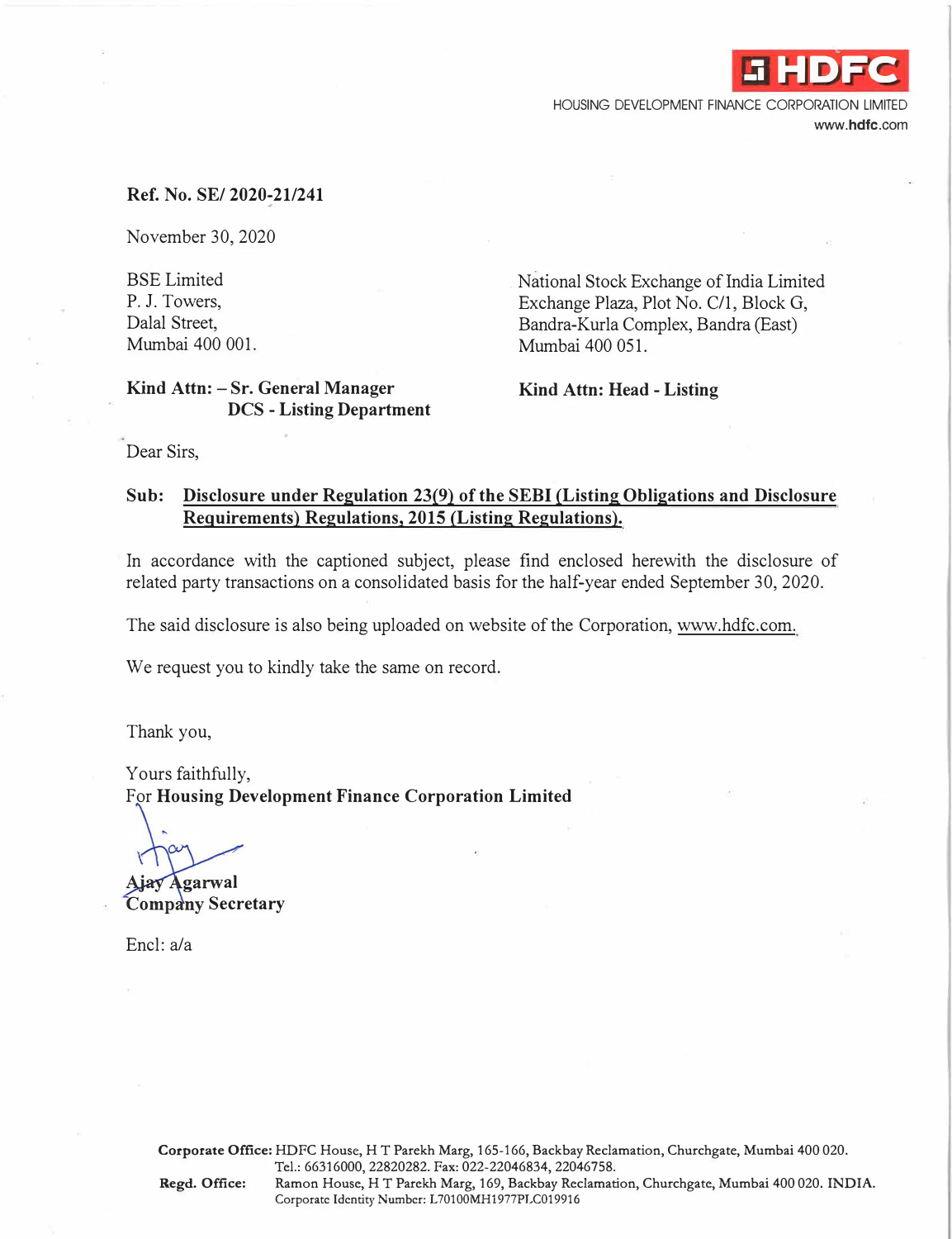# **HOUSING DEVELOPMENT FINANCE CORPORATION LIMITED**

## **DISCLOSURE OF RELATED PARTY TRANSACTIONS AS ON SEPTEMBER 30, 2020 ON CONSOLIDATED BASIS**

*(In accordance with Regulation 23 (9) of the SEBI (Listing Obligations and Disclosure Requirements) Regulations, 2015)*

As per IND AS-24, Related Party Disclosure, the Housing Development Finance Corporation Limited ("Corporation") Group's related parties are disclosed below:

## **Investing Party and its Group Companies**

ERGO International AG Munich Re Standard Life Investments Limited Standard Life (Mauritius Holdings) 2006 Limited (till August 14, 2019)

## **Associates**

HDFC Bank Ltd. GRUH Finance Limited (Subsidiary until August 30, 2019, ceased to be associate effective from October 17, 2019) True North Ventures Private Ltd Good Host Spaces Pvt Ltd HDB Financial Services Ltd (Subsidiary of HDFC Bank Ltd) HDFC Securities Ltd (Subsidiary of HDFC Bank Ltd) Magnum Foundations Private Limited (Associate of HDFC Property Ventures Ltd)

## **Entities over which control is exercised**

H T Parekh Foundation HDFC Employees Welfare Trust HDFC Employees Welfare Trust 2 Maharashtra 3E Education Trust 3E Education Trust

## **Entities where Directors/Close family members of Directors of the Corporation having control / significant infiuence (where there are transactions)**

Geetanjali Trading and Investments Private Limited

## **Post employment benefit plans of the Corporation or its related entities (where there are transactions)**

Housing Development Finance Corporation Limited Provident Fund Superannuation Fund of Housing Development Finance Corporation Limited Gratuity Fund of Housing Development Finance Corporation Limited HDFC Asset Management Company Limited Employees' Group Gratuity Assurance Scheme HDFC Capital Advisors Limited Gratuity Fund HDFC ERGO General Insurance Company Limited Superannuation Fund HDFC ERGO General Insurance Company Limited Employees Gratuity Trust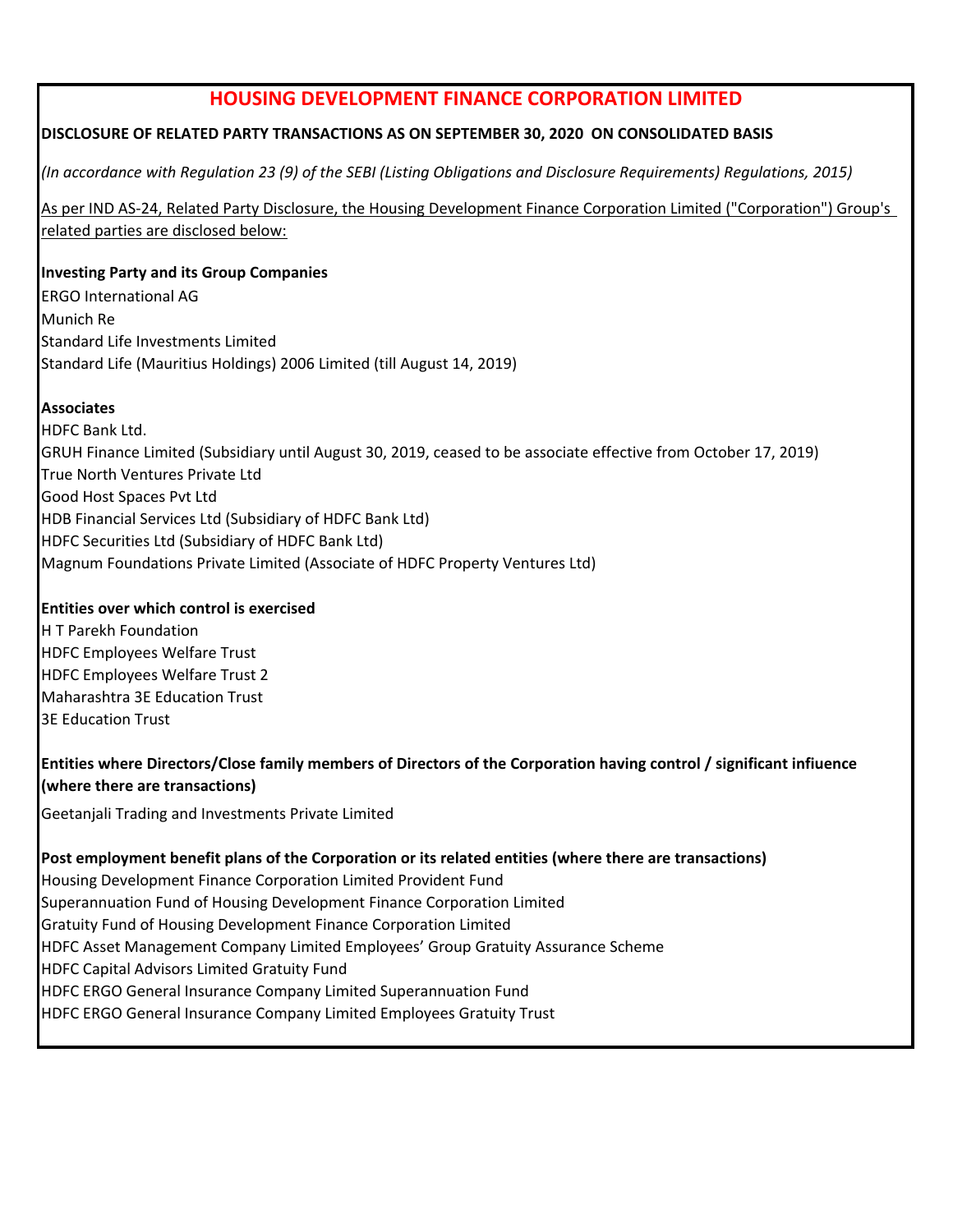## **Key Management Personnel (Whole-time Directors)**

Mr. Keki M. Mistry (Vice Chairman & CEO) Ms. Renu Sud Karnad (Managing Director) Mr. V. Srinivasa Rangan (Executive Director)

## **Key Management Personnel (Non-executive directors)**

Mr. Deepak S Parekh (Chairman) Mr. Nasser Munjee Dr. J. J. Irani Mr. U. K. Sinha Ms. Ireena Vittal Dr. Bhaskar Ghosh Mr. Jalaj Dani

## **Relatives of Key Management Personnel (Whole-time Directors) (where there are transactions)**

Mr Singhal Nikhil Mr. Ashok Sud Mr. Bharat Karnad Ms. Arnaaz K Mistry

## **Relatives of Key Management Personnel (Non-executive directors) (where there are transactions)**

Mr. Aditya Deepak Parekh Mr. Siddharth D Parekh Ms. Harsha Shantilal Parekh Ms. Smita D Parekh Mr. Malav A Dani Mrs. Niamat Mukhtar Munjee Mrs. Arpita Ghosh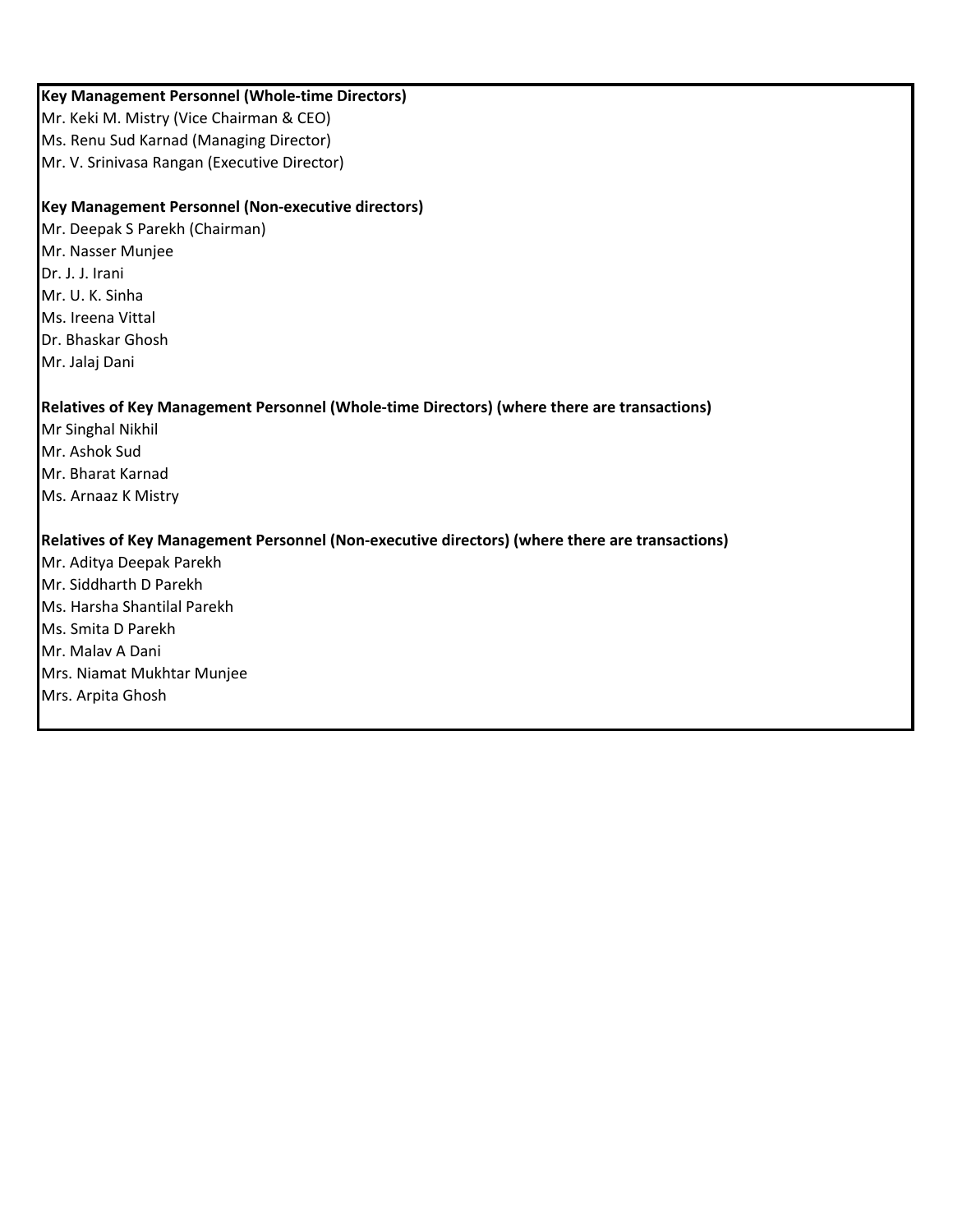#### **HOUSING DEVELOPMENT FINANCE CORPORATION LIMITED**

| The Group's related party balances and transactions for the half year ended September 30, 2020 are summarised as follows:<br>(₹ in crore) |                                                                                           |                              |                       |  |
|-------------------------------------------------------------------------------------------------------------------------------------------|-------------------------------------------------------------------------------------------|------------------------------|-----------------------|--|
| <b>Nature of related party</b>                                                                                                            | <b>Nature of Transaction/s</b>                                                            | <b>September</b><br>30, 2020 | September<br>30, 2019 |  |
| <b>Investing Party and its Group Companies</b>                                                                                            | Consultancy, Fees & Other Income                                                          | 0.42                         | 0.74                  |  |
| (applicable for transactions of HDFC Life insurance Company Limited, HDFC                                                                 | Other Income                                                                              | 1.52                         | 1.87                  |  |
| Asset Management Co. Ltd. & HDFC ERGO General Insurance Company Limited                                                                   | Reinsurance Income                                                                        | 238.39                       | 66.52                 |  |
| with their Foreign Investing Companies)                                                                                                   | <b>Interest Expense</b>                                                                   | 6.46                         | 6.46                  |  |
|                                                                                                                                           | Reinsurance Expenses                                                                      | 634.21                       | 226.35                |  |
|                                                                                                                                           | Other Advances / Receivables<br>Non-Convertible Debentures Closing balance                | 1.74<br>170.00               | 1.40<br>170.00        |  |
|                                                                                                                                           | Other Liabilities / Payables                                                              | 549.01                       | 230.20                |  |
|                                                                                                                                           | Dividend Paid @                                                                           | 126.64                       | 76.38                 |  |
| Associates                                                                                                                                | Dividend Income                                                                           |                              | 1,195.48              |  |
| (mainly transactions with HDFC Bank Ltd (including it's subsidiaries) in normal                                                           | Rent Income                                                                               | 0.74                         | 0.76                  |  |
| course of business.)                                                                                                                      | Investments sold / Redeemed                                                               | 25.00                        |                       |  |
|                                                                                                                                           | Premium Received                                                                          | 76.24                        | 78.29                 |  |
|                                                                                                                                           | Interest Income<br>Other Income                                                           | 48.25<br>224.96              | 33.59<br>222.57       |  |
|                                                                                                                                           | Reimbursement of Cost                                                                     | 1.11                         | 1.11                  |  |
|                                                                                                                                           | Interest Expense**                                                                        | (101.31)                     | 40.25                 |  |
|                                                                                                                                           | <b>Bank &amp; Other Charges</b>                                                           | 16.84                        | 21.03                 |  |
|                                                                                                                                           | Provision for Diminution in the value of Investments                                      | 51.60                        | 1.10                  |  |
|                                                                                                                                           | Other Expenses/ Payments                                                                  | 948.87                       | 936.84                |  |
|                                                                                                                                           | Securities sold of other entities                                                         | $\overline{a}$               | 181.74                |  |
|                                                                                                                                           | Investments- Debentures & Bonds Closing balance<br>Securities purchased of other entities | 988.37<br>6.66               | 824.09<br>1,038.02    |  |
|                                                                                                                                           | Loans given                                                                               | 0.22                         | 0.22                  |  |
|                                                                                                                                           | Loans Sold                                                                                | 4,401.40                     | 14,390.16             |  |
|                                                                                                                                           | Loans Closing balance                                                                     | 27.45                        | 27.23                 |  |
|                                                                                                                                           | <b>Bank Deposits placed</b>                                                               | 997.25                       | 206.82                |  |
|                                                                                                                                           | Bank Deposits matured / withdrawn                                                         | 1,382.50                     | 204.53                |  |
|                                                                                                                                           | Bank Balance and Deposits Closing balance                                                 | 783.48                       | 831.30                |  |
|                                                                                                                                           | <b>Trade Receivable</b><br>Other Advances / Receivables                                   | 2.42<br>188.66               | 4.45<br>119.87        |  |
|                                                                                                                                           | <b>Prepaid Premium</b>                                                                    | 2.43                         | 3.38                  |  |
|                                                                                                                                           | <b>Bank Overdraft</b>                                                                     | 935.16                       | 947.74                |  |
|                                                                                                                                           | Other Liabilities / Payables                                                              | 522.16                       | 752.32                |  |
|                                                                                                                                           | Dividend Paid @                                                                           | 0.25                         | 0.02                  |  |
|                                                                                                                                           | Guarantees                                                                                | 2.09                         | 2.09                  |  |
| Entities over which control is exercised                                                                                                  | Support cost recovered (Deputation cost recovered)                                        | 0.03                         | 0.18                  |  |
|                                                                                                                                           | Interest Income                                                                           | 0.20                         |                       |  |
|                                                                                                                                           | <b>Interest Expense</b><br>Donation \$                                                    | 4.94                         | 6.87<br>31.00         |  |
|                                                                                                                                           | Loans given                                                                               | 4.64                         |                       |  |
|                                                                                                                                           | Loans Closing balance                                                                     | 8.94                         |                       |  |
|                                                                                                                                           | <b>Trade Receivable</b>                                                                   | 0.02                         | 0.08                  |  |
|                                                                                                                                           | Other Advances / Receivables                                                              |                              | 0.00                  |  |
|                                                                                                                                           | Deposits repaid / matured                                                                 | 50.00                        | 1.01                  |  |
|                                                                                                                                           | Deposits Closing balance<br>Other Liabilities / Payables                                  | 101.25<br>0.23               | 171.25                |  |
|                                                                                                                                           | Dividend Paid @                                                                           | 0.12                         | 2.25<br>0.09          |  |
|                                                                                                                                           |                                                                                           |                              |                       |  |